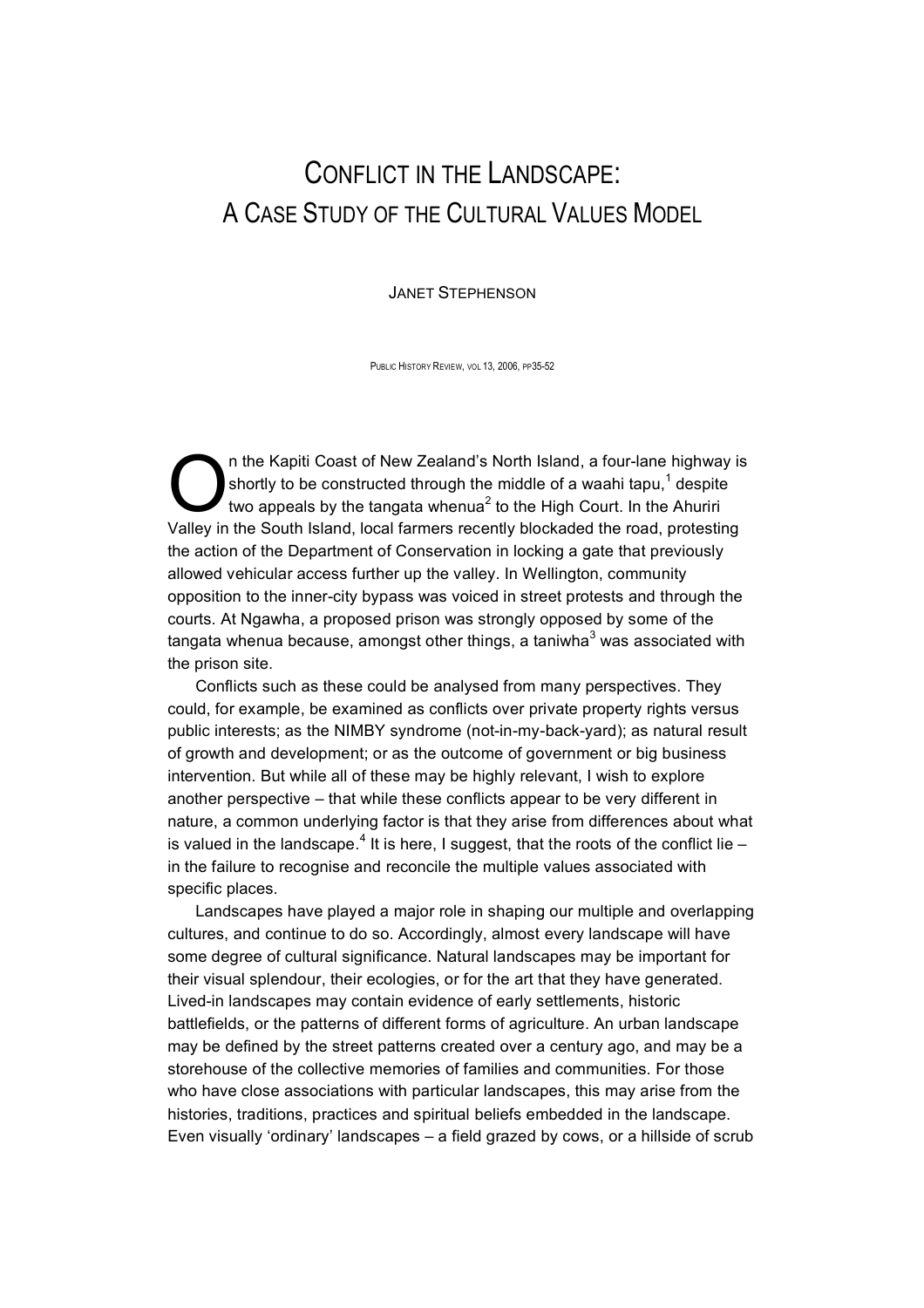– may hold hidden significance for a farming family, a hapu, or the nation at large. When change or new development threatens a valued landscape, it is thus not just the physical landscape that is being affected but also the collective meanings, memories, and identities that the landscape holds.

In this sense, landscapes are our heritage – they are touchstones of identity, defining who we are as a nation, as iwi and hapu, and as communities. In an era when we are becoming increasingly secure in our national identity, however, landscapes have become a battlefield as they are subjected to rapid and widespread change. In the nineteenth century, we engaged in active conflict over *land*. Today, we are in regular conflict over *landscapes*. Our battles are less physical, but are nonetheless fraught.

## **WIDESPREAD CONCERN**

Landscapes have always been dynamic, in the sense that humans and other forces continually modify their forms. Today, however, change that was once incremental and contained is now rapid and extensive as a result of new technologies and increased investment in development.

Reaction to these changes is not only being vocalised in the streets, the media, and in courtrooms; the upswelling of concern about landscape change is also reflected in a rash of recent conferences in New Zealand. During 2003, for example, two national conferences focused on landscape heritage: one hosted by the NZ Historic Places Trust entitled *Heritage Landscapes Think Tank* and the other hosted by the Environmental Defence Society entitled *Reclaiming Our Heritage: The New Zealand Landscape Conference*. In the Waikato, 120 people came together at a workshop entitled *The Changing Scene* to discuss concerns about the rate and scale of landscape change. The New Zealand Coastal Conference focused on the need to conserve the coast and lakesides in the face of extreme development pressures. The NZ Institute of Landscape Architects' annual conference in April 2005 had the theme of *Looking Forward to Heritage Landscapes*, and focused on the recognition, protection, interpretation and management of heritage landscapes in New Zealand.

A number of reports have also examined the issues. The Parliamentary Commissioner for the Environment, for example, has published two reports on landscape management.<sup>5</sup> The Environmental Defence Society explored the 'catastrophic loss' of New Zealand's special places in *A Place to Stand: the protection of New Zealand's natural and cultural landscapes*. <sup>6</sup> Reports also emerged from the conferences described above.<sup>7</sup>

What is particularly remarkable about this explosion of interest in 'landscapes as heritage' is the diversity of agencies involved. Equally remarkable is the diversity of participants. Iwi<sup>8</sup> members, community members, landscape architects, archaeologists, historians, planners, environmentalists, anthropologists, ecologists and many others are coming together to discuss a shared concern that is fundamentally about the loss of culturally valued aspects of the landscape.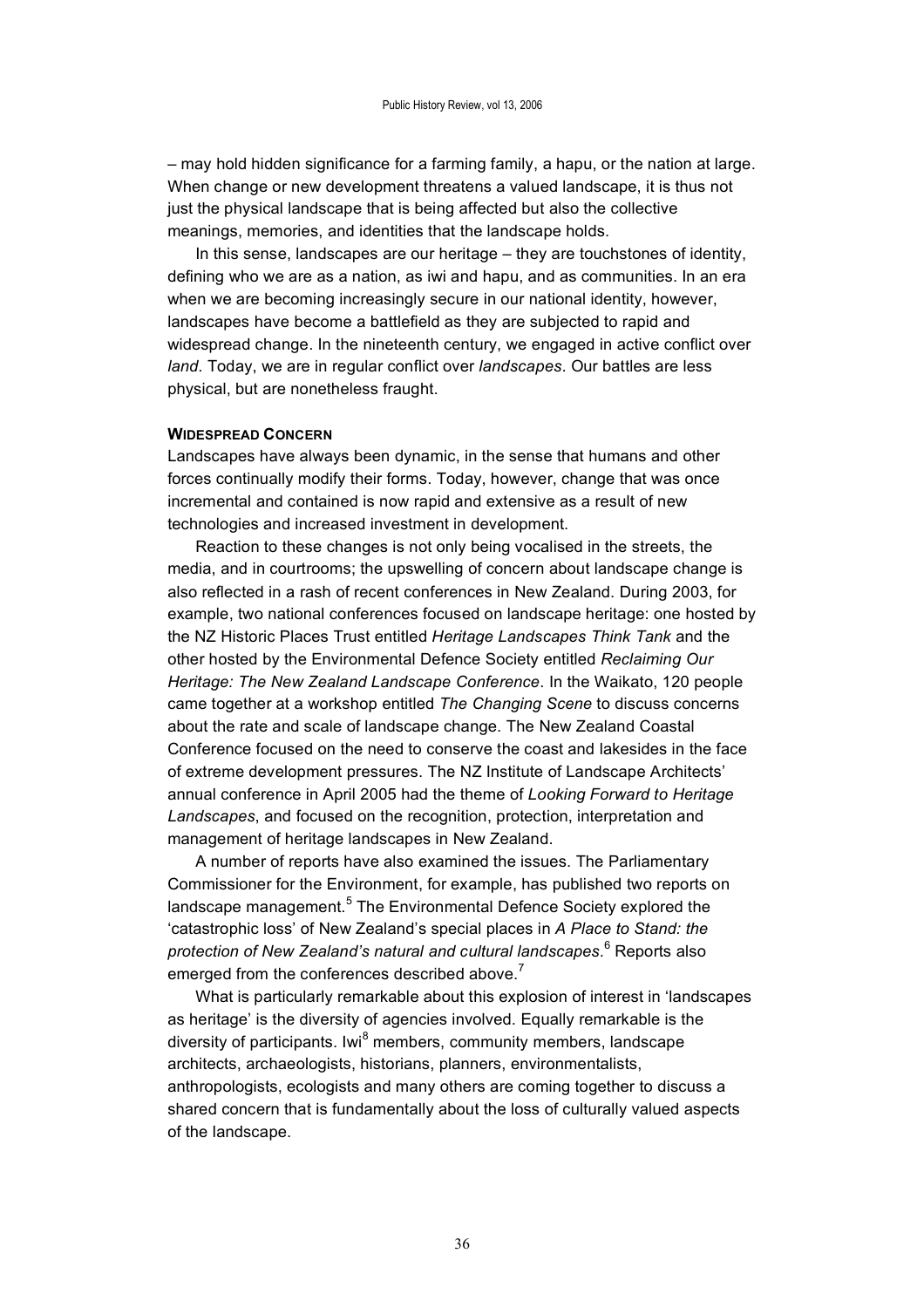Common themes are emerging in the proceedings and reports. Many relate to specific techniques about how to improve the protection and management of valued landscapes, but lying behind these is a shift in how landscapes are being perceived. One shift is a belief that landscapes are more than their physical features; that located stories, histories and traditions may be as important as the landscape forms. Allied to this is a concern that the local significance of landscapes is often overlooked in development decisions, particularly its role in developing and maintaining local and tribal identity. There is also a widespread unease at landscape assessments which focus on only a single component of landscapes (such as 'naturalness'), and a stated need for approaches that enable an integrated understanding of landscapes' various values and meanings.

# **THE EVOLVING CONCEPT OF 'LANDSCAPE'**

The widespread interest and concern about this thing called 'landscape' is not just a New Zealand phenomenon. International literature, including various charters and conventions, attests to the growing realisation that landscapes are of fundamental importance to the identities of communities, cultures and nations. The European Landscape Convention, for example, requires each signatory state to 'recognise landscapes in law as an essential component of people's surroundings, an expression of the diversity of their shared cultural and natural heritage, and a foundation of their identity'.<sup>9</sup> The US International Council for Monuments and Sites' Declaration on Heritage Landscapes describes them as 'the prime expression of the uniqueness of the world and the diversity of its culture'. 10

Clearly, in these senses, the meaning of landscape has broadened dramatically from the notion of 'scenery' – its primary dictionary definition. But landscape did not always mean 'scenery' in the past, and nor does it appear to mean just 'scenery' any longer. Its evolution in meaning bears some examination.

The use of the word in the English language arises from the sixteenth-century importation of the Dutch word 'landskip'. In its Dutch and German roots, landskip first signified a jurisdictional land unit, $^{11}$  but by the time it was imported into English it was a technical term used by painters, meaning a pictorial representation of a real or imaginary view.<sup>12</sup> Its representational sense had been influenced by the philosophical division of nature and culture during the Enlightenment. The idea of landscape as scenery was at least partly generated by the conceptual removal of humans from the natural world and the commodification of land, so that it became something to be 'looked over' and represented (in maps and images) rather than just an extension of person and community.<sup>13</sup>

What came to be called 'landscape', therefore, was seen as such because it reminded the viewer of a painted representation. Its artistic meaning became transferred to the visually perceived world by the first generation of tourists during the eigthteenth and early nineteenth centuries, who travelled the world seeking, amongst other things, the experience of the picturesque.<sup>14</sup> This sense of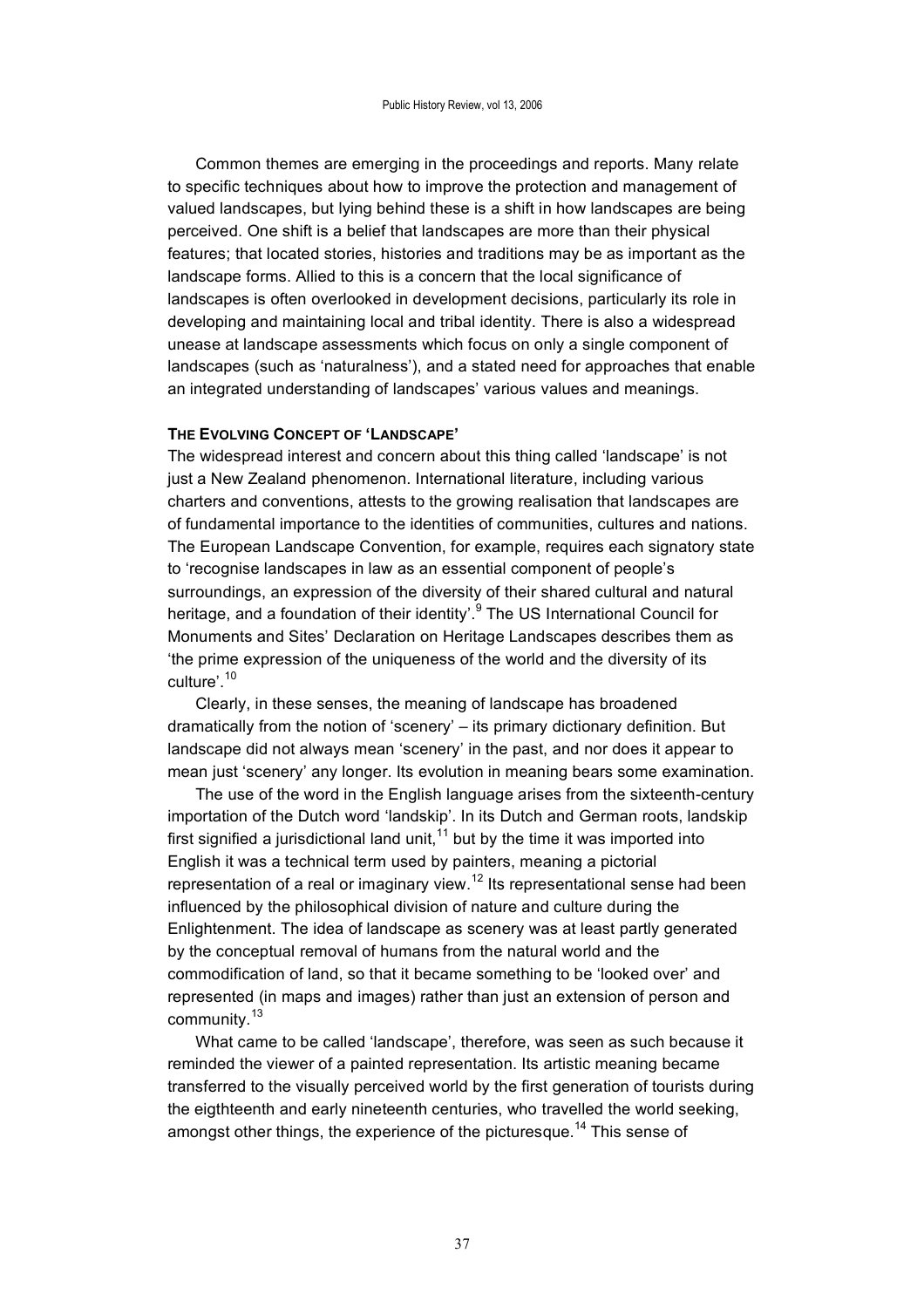landscape as picture-like scenery has carried through to the present day. The earlier meaning of landscape as a region or a jurisdiction – a politicised meaning closer to the idea of country – has suffered attrition but today is still a parallel dimension of the word.<sup>15</sup>

A further sense of 'landscape' is as a verb, originally meaning the beautifying or redevelopment of a piece of ground so that it resembles an idealised (pictorial) landscape.<sup>16</sup> From the eighteenth century onwards, early 'landscapers' such as Capability Brown attempted to give physical expression to the principles of the painterly landscape. Developed formally during the nineteenth century, the practice of 'landscaping' later adopted design principles such as unity, repetition, sequence and balance, of harmony and contrast and became the basis of the discipline of landscape architecture.

In the past fifty years, the meaning of landscape has developed even further. The activity of 'landscaping' has moved into new areas of ecology, design and psychology, while landscape painting has evolved to become nonrepresentational. 'Landscape' has become associated with concepts such as naturalness, functional integration, and national and regional identity, as well as retaining its more traditional association with picturesque improvement.<sup>17</sup>

'Landscape' is also increasingly used in a variety of fields to describe particular disciplinary approaches. While it has long been of interest to geographers and archaeologists, it has been adopted in recent decades by a wider variety of disciplines, and is used variously by them to reflect their particular disciplinary interests in a spatial context (such as 'landscape ecology', 'landscape history').

Of particular interest, however, is how it is now being used by individuals and groups to express concepts of place and belonging. Literature in this field suggests that people become collectively attached to the particular landscapes with which they associate. In New Zealand, for example, a Maori researcher found that within Ngai Tahu the majority of interviewees used 'landscape' to describe a totality of meaning relating to their ancestral lands, including genealogical connections, place names, identity, spirituality and sustenance.<sup>18</sup> Community residents also use 'landscape' to encompass a wide range of values and meanings that human meanings in the environment. A study in Bannockburn, Central Otago, for example, showed that local people not only valued the visible physical landscape, but also its histories and stories, genealogical connections, sense of place, and the traditions, practices and processes particular to that landscape.<sup>19</sup>

As studies show, individual and group identity can be strongly enmeshed with landscape and its cultural values. For those with a long association with a particular place, the landscape can become imbued with ancestral associations.<sup>20</sup> Custom, ritual and myth can strengthen attachment to place by reaffirming the enduring relationship between people and place.<sup>21</sup> Names, songs and stories also reflect community relationships with landscapes, providing continuity with the past, and linking meanings to places. The environment, and the events and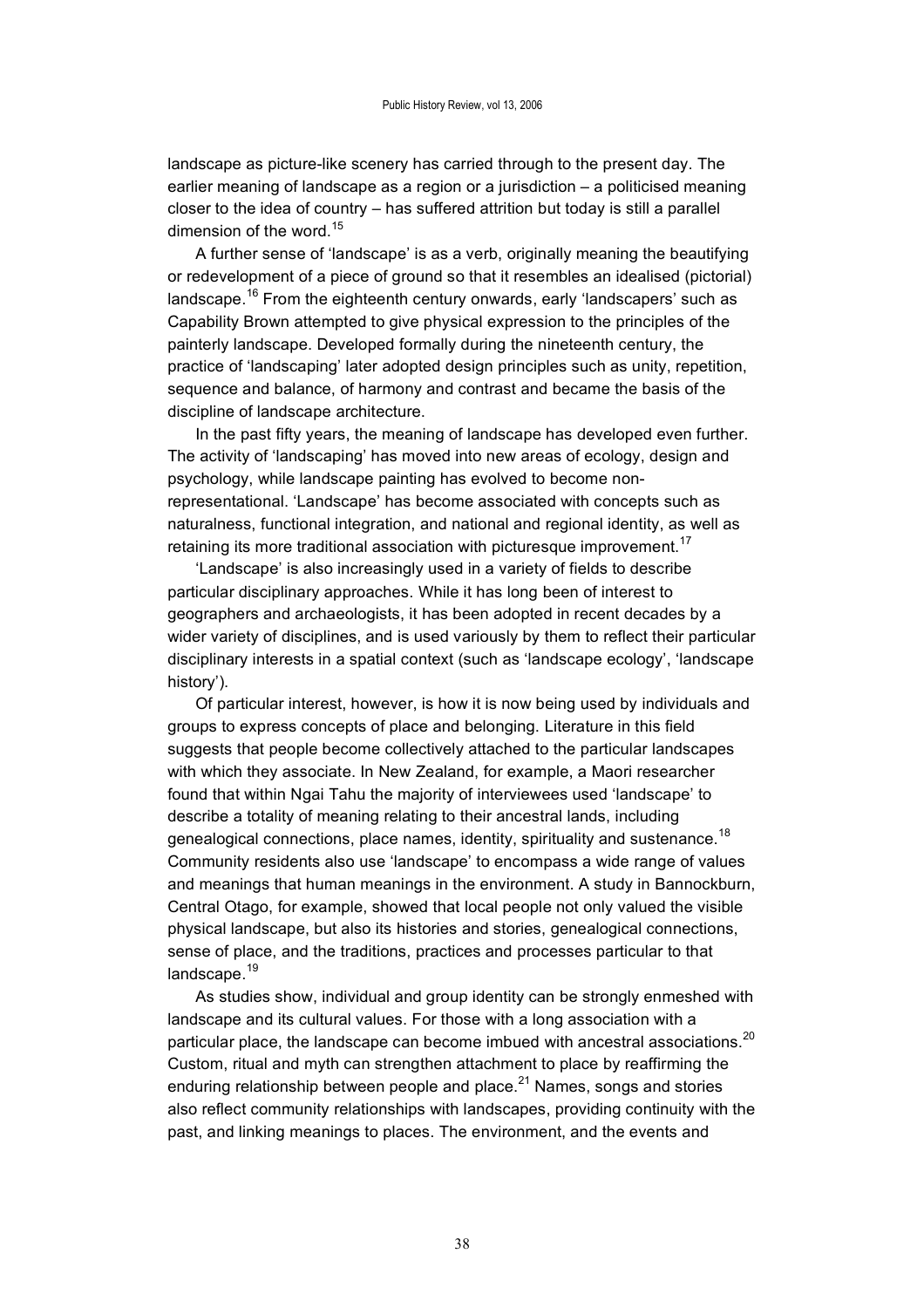practices that have occurred within it, create and affirm community and cultural identities.<sup>22</sup> Landscape is not only personal and tribal history made visible, but also an ongoing reinforcement of identity, spirituality and sustenance.<sup>23</sup> Even over a short period of acquaintance, the qualities of a landscape can generate feelings of belonging, rootedness and familiarity. In the Bannockburn study, for example, several interviewees referred to a sense of attachment to the landscape even when they had not been long resident.<sup>24</sup>

These studies suggest that 'landscape' can include the material and nonmaterial aspects of a physical area, its human and natural aspects, and its mythological and cognitive aspects. Landscape can be a human-modified artefact, a resource for development, or defined by its ecological, cultural, economic or social significance. Landscape can mean topography, nature, habitat and the functional processes of the environment. It can mean the aesthetic and subjective impressions of a place, including its poetic, ideological and symbolic meanings. People draw on their knowledge and experience of the landscape to give meaning, certainty and significance to their lives. As Relph suggests, for many people a profound attachment to place may be 'as necessary, and perhaps as unavoidable, as close relationships with people'.<sup>25</sup>

This was reinforced by research undertaken by the writer in Bannockburn and Akaroa, where interviews were carried out with residents and tangata whenua as to the significance of the surrounding landscape.<sup>26</sup> Both case studies revealed that landscape values are not limited to the physical forms of landscapes (landforms, vegetation, structures), but also relate to contemporary and past practices, and to relationships with the landscape that have evolved over time. Although the visual and experiential aspects of the landscape are certainly important, most community members and tribal members associated with the area also highly valued the way in which landscape holds and transmits the past. Additionally, the reported experience of landscape was seamless in the sense that values were indivisible; the visual enjoyment of the bush on the hillside was integral with the ability to walk though it, the knowledge of its ecological values, the food that it could produce, and historic events that had led to its preservation. The physical, active and meaning-filled components of landscape interacted to generate a landscape of dynamic significance – not a watercolour painting to be observed, but a living and incrementally changing phenomenon from which people drew emotional sustenance and cultural meaning.

### **WHY IS THIS OCCURRING?**

Just why 'landscape' is being so widely adopted and adapted bears consideration. Its increased use by disciplines has been widely commented on in the literature, with a common consensus that the concept offers a broad, expansive and inclusive approach.<sup>27</sup> Less clear is why it has been adapted by insiders, such as tangata whenua and other community members (who would not necessarily be aware of how disciplines use landscape concepts). I suggest that it may be driven at least partly by a reaction to the rate of change. While change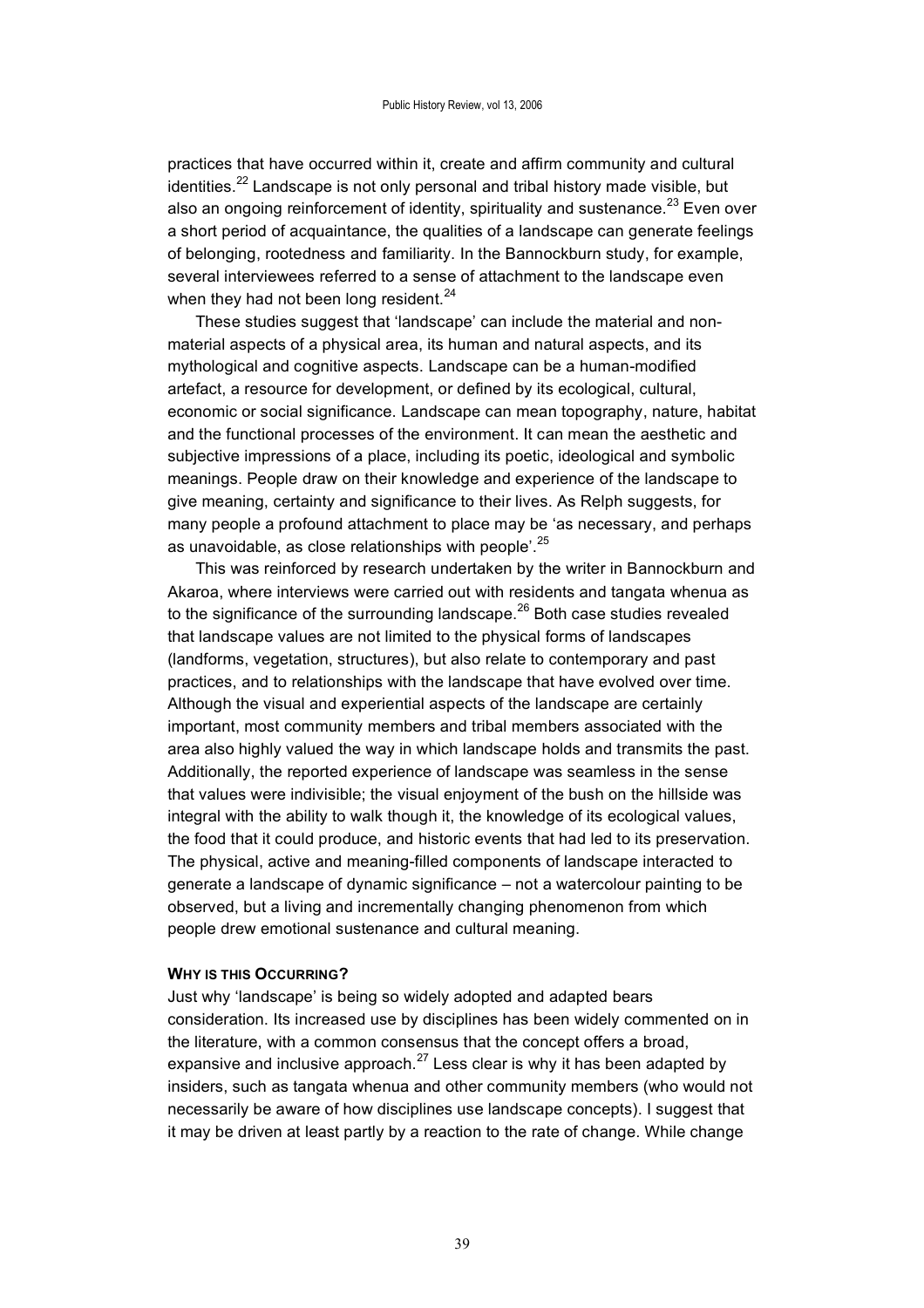was slow and predictable, insiders possibly had no need for a word to capture the meaning and significance of their surroundings – such values were a given – and the original sense of 'landscape as scenery' was adequate to convey its value to outsiders. Recent rapid change, however, has resulted in dislocation between insiders and their landscapes, loss of local distinctiveness, and loss of the meaning and significance of particular places. The gradual realisation of the nature of these losses, and the desire to limit the effects of change, may have contributed to the adoption of the word 'landscape' to refer to rafts of cultural values associated with people's surroundings.

The reason for this may be that these broader meanings are not captured by the words or concepts that are in common use by decision-makers and change agents. The closest equivalent to 'landscape', for example, is 'environment', the catchword of global environmental awareness. 'Environment' is frequently used in planning contexts, and is used to refer primarily to natural and physical features, locale and setting. It has an abstract but rational meaning, and may have been less adaptable to reflecting human values due to its emphasis on natural systems. 'Landscape', on the other hand, has proved itself sufficiently adaptable that both communities and disciplines now use the term to encompass a range of expressions of cultural significance. In the absence of any other suitable term, 'landscape' has grown to fill a need for a legitimate source for expression for located cultural significance.

## **THE LEGISLATIVE LANDSCAPE**

Formal methods of attributing significance to landscape have not kept abreast of the emergence of its rich and complex meaning. A fundamental cause of the conflict over landscapes, I believe, is that the currently legitimised categories of landscape value largely fail to capture their complex and dynamic significance – their cultural values.

The landscape of New Zealand's international image is the landscape of 'naturalness'. This landscape is one of mountains, coastlines and indigenous forests, apparently untarnished by humans. This is underpinned by a strong commitment at a national level to the preservation of these 'natural' values through national policies (such as the NZ Biodiversity Strategy), institutions (including the Department of Conservation) and legislation (for example, Conservation Act 1987, Resource Management Act 1991). At this level, the importance of 'naturalness' in landscapes is strongly promoted, under various guises such as ecological values or 'natural character'. The focus here is recognition of the material characteristics of land and biota.

The historic and cultural significance of landscapes is a poorer cousin to natural values. Of the two primary avenues for the recognition and protection of these values – the Historic Places Act 1993 (HPA) and Resource Management Act 1991 (RMA) – none fits comfortably with the range of landscape values discussed above. The HPA, for example, falls short of recognising landscape heritage in this broad sense. The Historic Places Register can include historic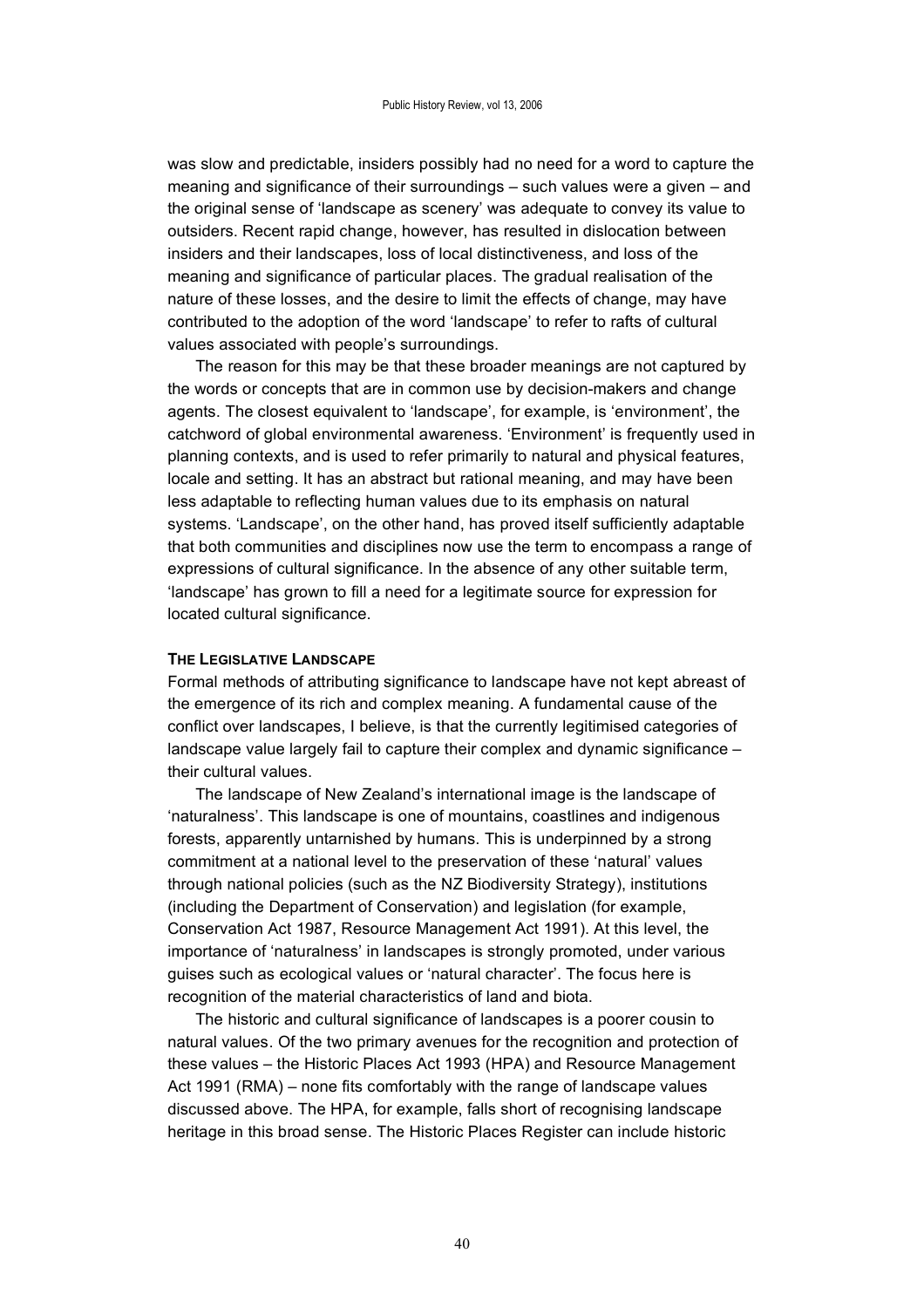places and areas: a 'historic place' being any land that forms part of the historic and cultural heritage of New Zealand, and a 'historic area' containing an interrelated group of historic places. In practice, the Historic Places Register is largely a catalogue of around 6000 buildings and clusters of buildings, together with some archaeological sites. It is firmly focused on the physical components of heritage, with little leeway to recognise on the dynamics of cultural values in landscapes. The HPA's provision for waahi tapu and waahi tapu areas (places sacred to Maori in the traditional, spiritual, religious, ritual, or mythological sense) goes some way towards recognising cultural significance that does not necessarily have a visible counterpart, but is inappropriate for recognition of sites that are culturally significant yet not sacred. So far, the HPA has not been used to formally recognise landscape significance in its broad sense, but rather to identify specific parts that are of value to specific groups. Its provisions may not be appropriate for this purpose in any case, given that it was devised at a time when the heritage landscapes concept did not enjoy the widespread acceptance it does today.

The other primary avenue for protection of valued landscapes is provided by the Resource Management Act. As noted earlier, the RMA gives high priority to preserving 'naturalness' in coastal areas, lakes and river margins, and landscapes.<sup>28</sup> Case law has made it clear that 'landscape' in this context can include both physical and perceptual attributes, demonstrated by layers of association and meaning, and different cultural values attributed over time<sup>29</sup>. The criteria for determining 'outstanding natural landscapes' should focus largely on the physical characteristics of a landscape, but also should include its historical associations and its value to tangata whenua.<sup>30</sup> In light of the range of cultural values in landscapes discussed above, this sounds helpful. In practice, however, landscapes need to have strong natural values before they are in the running to be recognised as being landscapes of outstanding value that require protection.

Other values of landscape are accorded even less significance under the RMA. While it encourages councils to recognise and protect historic heritage, this is largely addressed in practice through schedules of historic structures and archaeological sites. Maori relationships with resources are similarly dealt with at a site-specific level rather than a landscape level.

Overall, the legislation seeks to identify and, where necessary, protect certain components of the landscape, but fails to integrate those components into an understanding of the whole. The RMA, for example, sets up its matters of national importance largely according to disciplinary specialties. Landscape architects define natural character and outstanding landscapes; ecologists define significant habitats and vegetation; historians, archaeologists and conservation architects focus on historic heritage, and tangata whenua are consulted on culturally significant sites. The legislation encourages 'silo' thinking, and reinforces a divided approach to recognising and managing landscape values.

There is also a notable absence of formal recognition of the role of landscapes in reflecting and maintaining local cultural diversity and identity,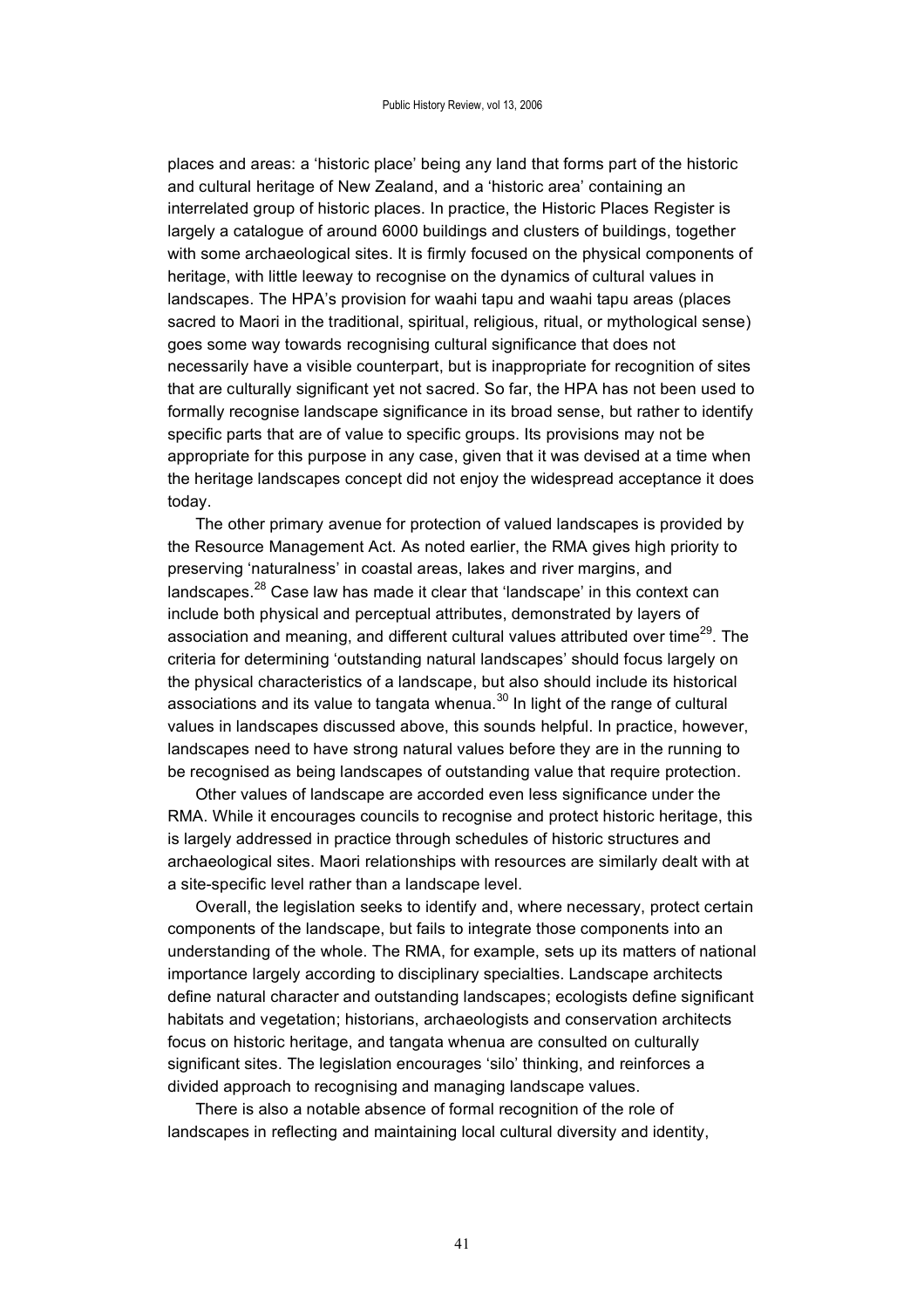except, to some extent, in relation to iwi and hapu.<sup>31</sup> Formal methods of recognition predominantly focus on aspects of the visible and physical environment that can be assessed by disciplinary specialists rather than the unseen connections between people and place. Yet it is at this level that landscape conflicts often erupt.

#### **THE POTENTIAL FOR A MORE INTEGRATED UNDERSTANDING OF LANDSCAPE VALUES**

The problem of silo approaches to landscape has been discussed internationally within a number of landscape-related disciplines. McGlade suggests that the heart of the problem is the 'systematic fragmentation of separate specialist observations which are then "incorporated" into a synthetic reconstruction of the cultural environment'.<sup>32</sup> This can be seen, for example, where predetermined categories of value are used to determine cultural significance. In practice, it is often difficult to divide human responses into terms such as 'aesthetic' or 'historic' value, and those assessing landscape value may end up fitting views to words rather than vice versa.<sup>33</sup> Values which do not 'fit' the classification system or which arise from interactions between different aspects of the same landscape can be overlooked or divided between categories.

Many assessment methods also omit understandings and values of those who are attached to a particular landscape. Methods involving communities of interest have been developed,<sup>34</sup> but expert approaches based on the contribution of particular academic disciplines still dominate. These may offer specialist interpretations of indigenous or community values, but may not necessarily convey their distinctive significance to insiders, which 'resides simultaneously in the tangible forms of the landscape and in the minds of its individuals'.<sup>35</sup>

Yet the concept of 'landscape' is also being increasingly lauded as a concept which has the potential to diffuse the conventional boundaries between disciplines and generate new forms of knowledge. Its potential for transdisciplinary synthesis is noted by writers in a number of fields.<sup>36</sup> As a concept, these authors suggest, 'landscape' potentially allows multiple investigators to pursue different research topics, yet contribute collectively to a more comprehensive understanding of spatial, temporal, ecological and cognitive concepts. It offers a unifying theme within which to consider the relative contributions of many disciplines, and achieve a holistic understanding of landscape values. It also provides an opportunity for collective ventures between disciplines and communities.

Landscape's unifying potential, however, is as yet largely unexplored. The lack of common ground between disciplines is one barrier, but a more fundamental barrier, I suggest, is that the concept of landscape has a confusing duality: it is both *substantive* and *conceptual*.

In its substantive sense, landscape has a bundle of meanings defined in various ways by disciplines and associated communities. Like a mirrored ball, it may reflect a different landscape image depending on the interest or world-view of the viewer. The reflected image may be a physical object, a perception, a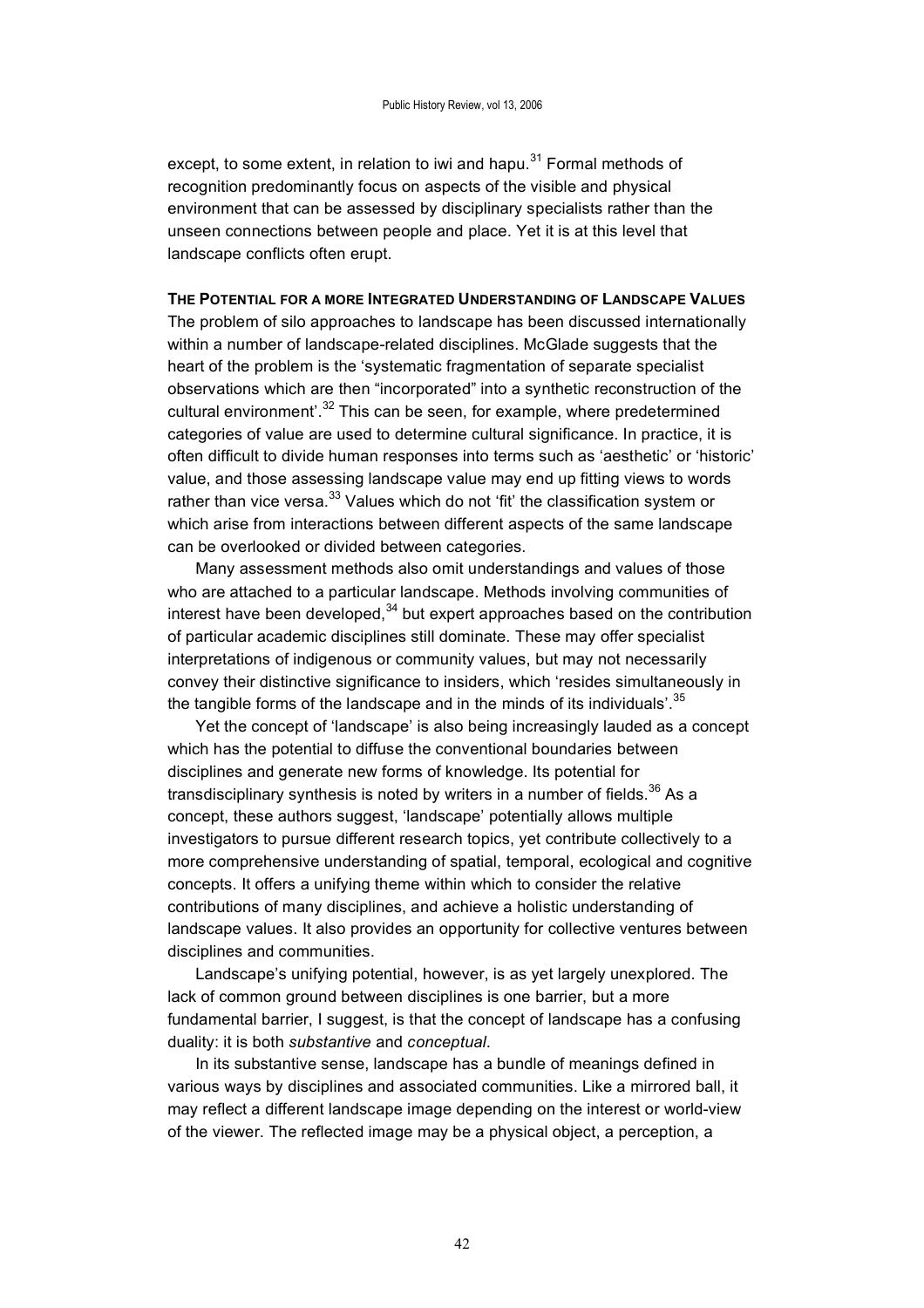tradition, a relationship, or any of the other components of landscape discussed above. In this sense, landscape is something to be looked at, analysed, understood, valued or managed, from any one of a myriad points of view. These different facets of landscape are summarised in Figure 1.



**FIGURE 1:** The range of values and significance imputed by both disciplines and those with particular associations with landscape. While particular disciplines or agencies may have an interest in only one or two of each of these value clusters, members of associated communities are likely to hold many of these values in a relatively unbounded fashion.

Discipline-based landscape assessments generally consider one or two of these substantive aspects of landscape. The resulting information stands alone as a fraction – informative in its own right, but not representative of the totality of landscape values. This approach is represented in our legislative approach to landscape recognition and protection.

As a concept, landscape is more akin to an umbrella; a common idea that can be shared by both disciplines and communities. But while this offers exciting possibilities for cross-fertilisation of theory and practice, the struts that define the shape, strength and unity of the umbrella are largely unformed. In other words, the concept lacks an integrated theoretical and analytical framework. To extend the metaphor: while disciplines may place themselves partly in the shade of the umbrella, they do not necessarily know its overall form.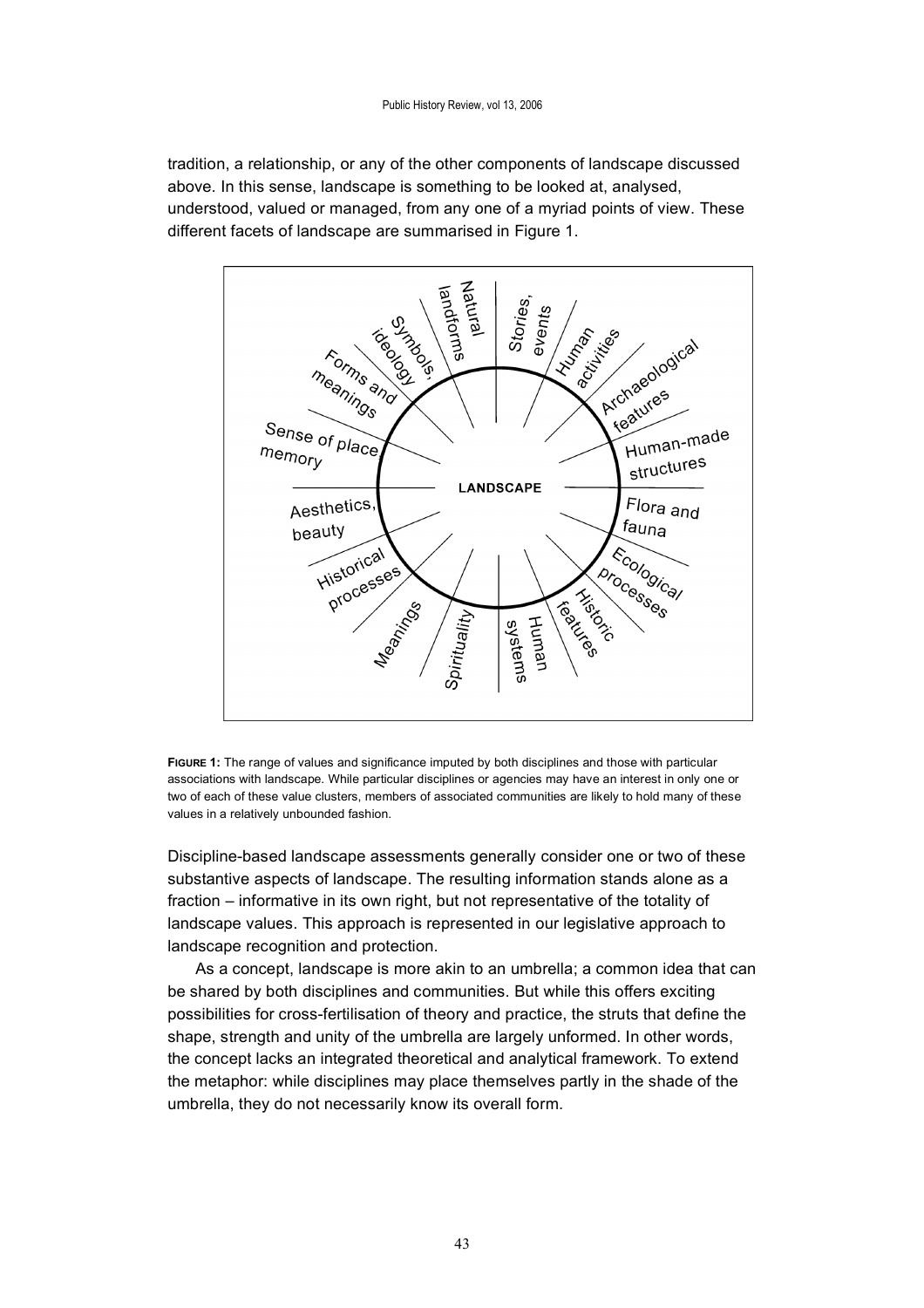## **A PROPOSED CONCEPTUAL FRAMEWORK**

A conceptual framework needs to be founded in the substantive landscape – the multiple versions of landscape seen in the mirrored ball. It needs to take into account all of the ways of understanding and valuing landscape. The Cultural Values Model, described below, was developed on this basis,  $37$  informed by an analysis of the landscape-related values expressed by communities in two case studies, and the literature of relevant disciplines. This was enriched by a review of existing 'holistic' models of landscape or space that had been proffered from within a variety of disciplines over the past 50 years.  $^{38}$ 

The strong synergies that emerged from this analysis led to a model of landscape value that consists of three basic components – *forms*, *practices* and *relationships*. In Figure 2, the 'value silos' from Figure 1 are regrouped according to these three components.



**FIGURE 2:** Landscape values sorted according to the three basic components of forms, relationships and practices.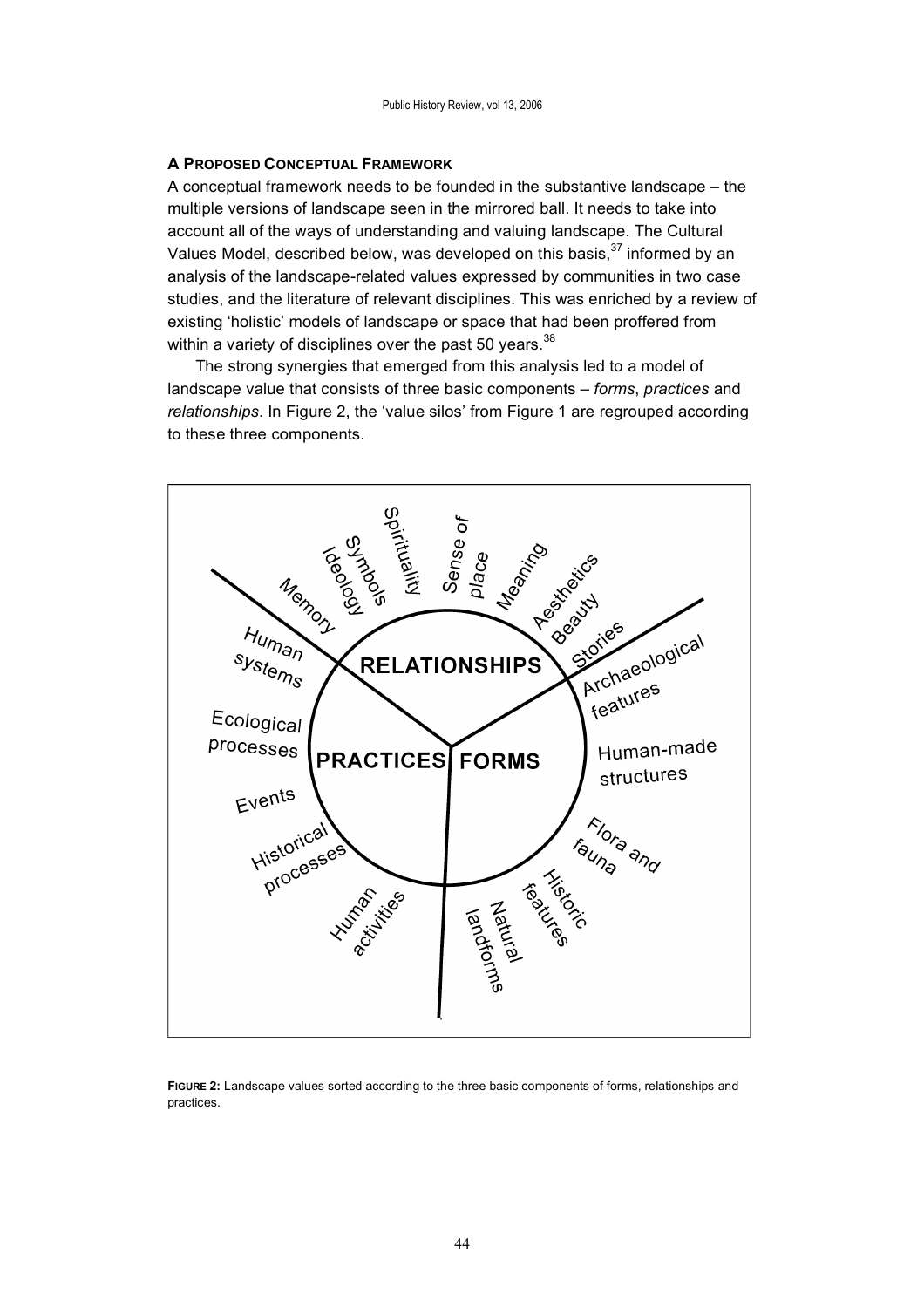The term *forms* captures the physical, tangible or objective aspects of landscape. It includes both natural features (including landforms and vegetation) and forms created by or resulting from human intervention (such as structures and gardens). The term is consciously inclusive of both cultural and natural forms.

*Practices* captures activities and processes that are associated with a landscape. Both human practices (actions, events and traditions) and natural processes (geological, ecological) are potentially culturally important. The term 'practices' encompasses both human practices and natural processes.

The term *relationship* is used to encompass the third group of concepts. Human relationships with landscapes are the generators of meaning and significance. This can be represented in many ways including spirituality, myth, sense of place, naming, stories and through arts such as literature and song. In some cultures, people may be directly related to landscapes through genealogical descent, and parts of the landscape may be genealogically related to other parts (for example, within Maori culture). The term can also encompass ecological and functional relationships between aspects of natural systems.

Using these concepts, a landscape model emerges that presents the landscape as a continually interacting matrix of forms, practices and relationships. Practices create forms; forms determine relationships, and relationships determine practices. Each part influences the other, is inseparable from the other, and is in continual dynamic interchange. This dynamism can be represented as in Figure 3.



**FIGURE 3:** The dynamic interaction of forms, practices and relationships.

As well as being dynamic, however, landscapes are also temporal. They represent both the past and the present simultaneously. Developed further, the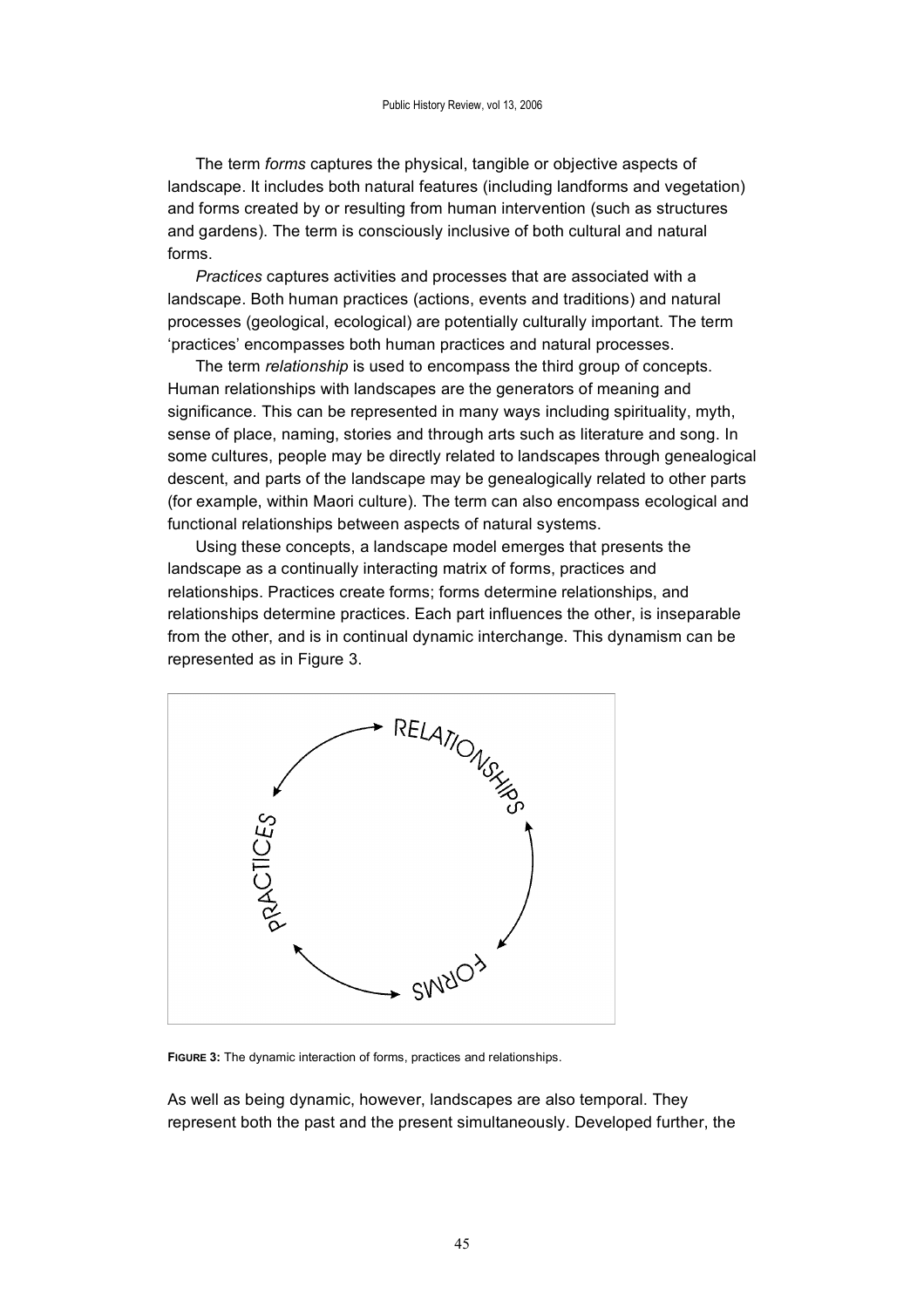

model shows landscape as a continuum, bearing within it the forms, relationships and practices of the past that have created the present (Figure 4).

These concepts form the basis of the Cultural Values Model. The model suggests that landscapes can be understood in an integrated way through consideration of *forms*, *relationships* and *practices*; the *dynamic interactions* between these; and the dimension of *time*. Aspects of landscape that are considered to be 'valuable' may arise from all or any of these. Accordingly, it is necessary to take account of all of these landscape components to achieve an understanding of cultural values as a whole.

Another way of considering landscape values is according to whether they arise from an immediate response to the physical environment (such as an aesthetic response), or whether they arise from relationships and understandings of the landscape that arise from its temporality (like historic events or practices). To describe this distinction, the terms *surface values* and *embedded values* are proposed. Surface values are those generated by a purely visual or sensory response to the physical landscape, while embedded values arise from the continuity of past forms, practices and relationships. This is shown diagrammatically in Figure 5.

**FIGURE 4:** Cultural Values Model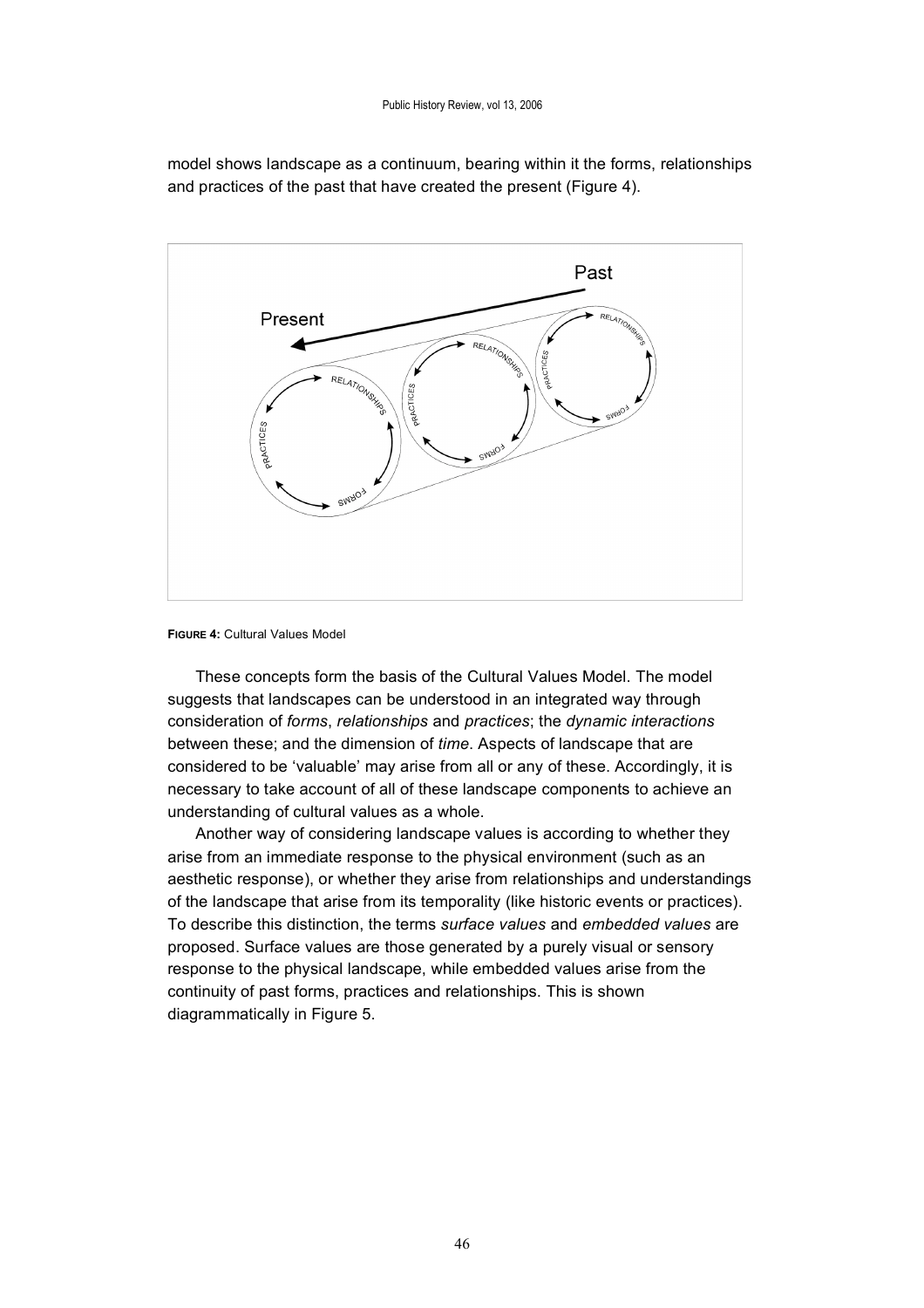

**FIGURE 5:** Using the Cultural Values Model to portray surface and embedded values.

The model sheds some light on the emerging debate in New Zealand regarding landscape significance discussed earlier. The NZHPT 'Heritage Landscapes Think Tank', referred to earlier, focused on forms, relationships and practices of the past as significant generators of value (the embedded landscape). The EDS 'Reclaiming Our Heritage' conference focused more on the surface landscape – largely on natural forms, and their associated relationships and practices. Integrating these considerations can lead to a more holistic appreciation of the landscape as a whole (as was beginning to emerge at the NZILA 'Looking Forward to Heritage Landscapes' conference in 2005). The Cultural Values Model also has the potential to assist in understanding some of the roots of conflict in the landscape.

## **UNDERSTANDING CONFLICT IN THE LANDSCAPE**

As the model makes clear, a landscape analysis that focuses on a single component of value will not be representative of landscape significance as a whole. A landscape assessment of the natural and aesthetic values of the landscapes, for example, is largely an analysis of the surface landscape, and largely limited to its forms. A survey of archaeological sites is largely a compilation of embedded forms; such a survey alone will not be informative as to the practices and relationships of the embedded landscape, and would therefore offer only a limited understanding of the landscape values as a whole.

Figure 6 indicates the contribution of some of the more common forms of landscape assessment to an understanding of the landscape as a whole, as used in decision-making frameworks under the legislation discussed previously. These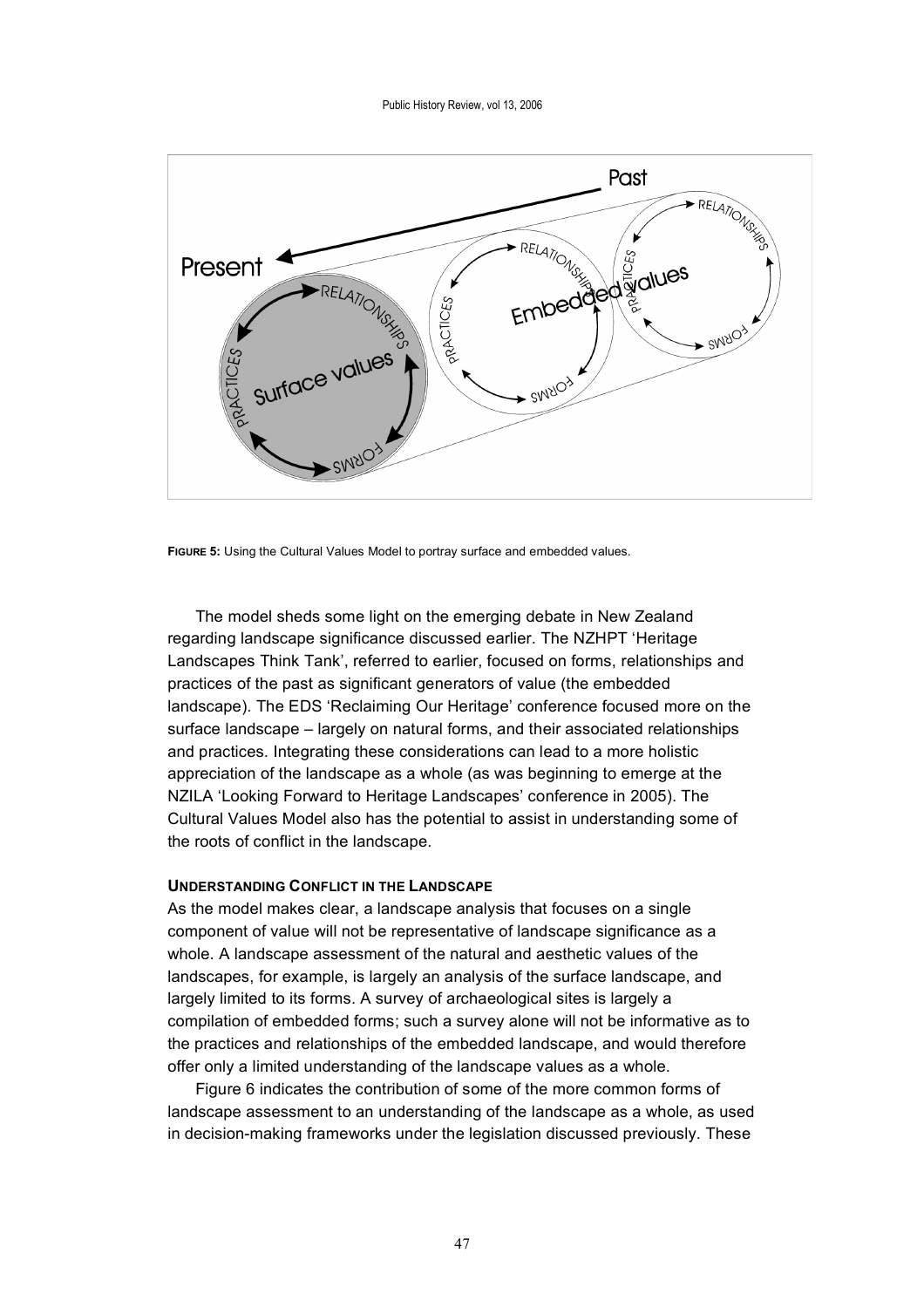are largely consistent with the main silos of 'landscape' conveyed in New Zealand legislation: ecological values, natural values, aesthetic values, historic and archaeological values, and sites of significance to iwi.



**FIGURE 6:** Using the Cultural Values Model to indicate the relative contribution of some of the more common forms of landscape assessment to an understanding of the landscape as a whole.

As Figure 6 makes clear, individual disciplines can make a contribution toward appreciating certain aspects of the landscape, but none draw these together as a whole. Additionally, a number of key aspects are not addressed in these more commonly used forms of landscape assessment – those by landscape architects (typically covering aesthetic and natural values), ecological assessments, and archaeological assessments). Common omissions include the valued practices and relationships associated with the surface and embedded landscapes – local histories and (for Maori) iwi management plans can assist but not always available. Additionally, most assessments rely on expert reports from 'outsiders' rather than find means of conveying the values that are held by the people who interact most closely with that landscape. Missing also is a formal way of accounting for the dynamic linkages between forms, practices and relationships. Instead, value assessments tend to focus on particular facets of landscape, while ignoring or giving limited attention to other facets or how these may enrich one another. Such partial understandings of value, I suggest, lie behind many landscape conflicts, particularly where the significance of one of these parts is elevated over others.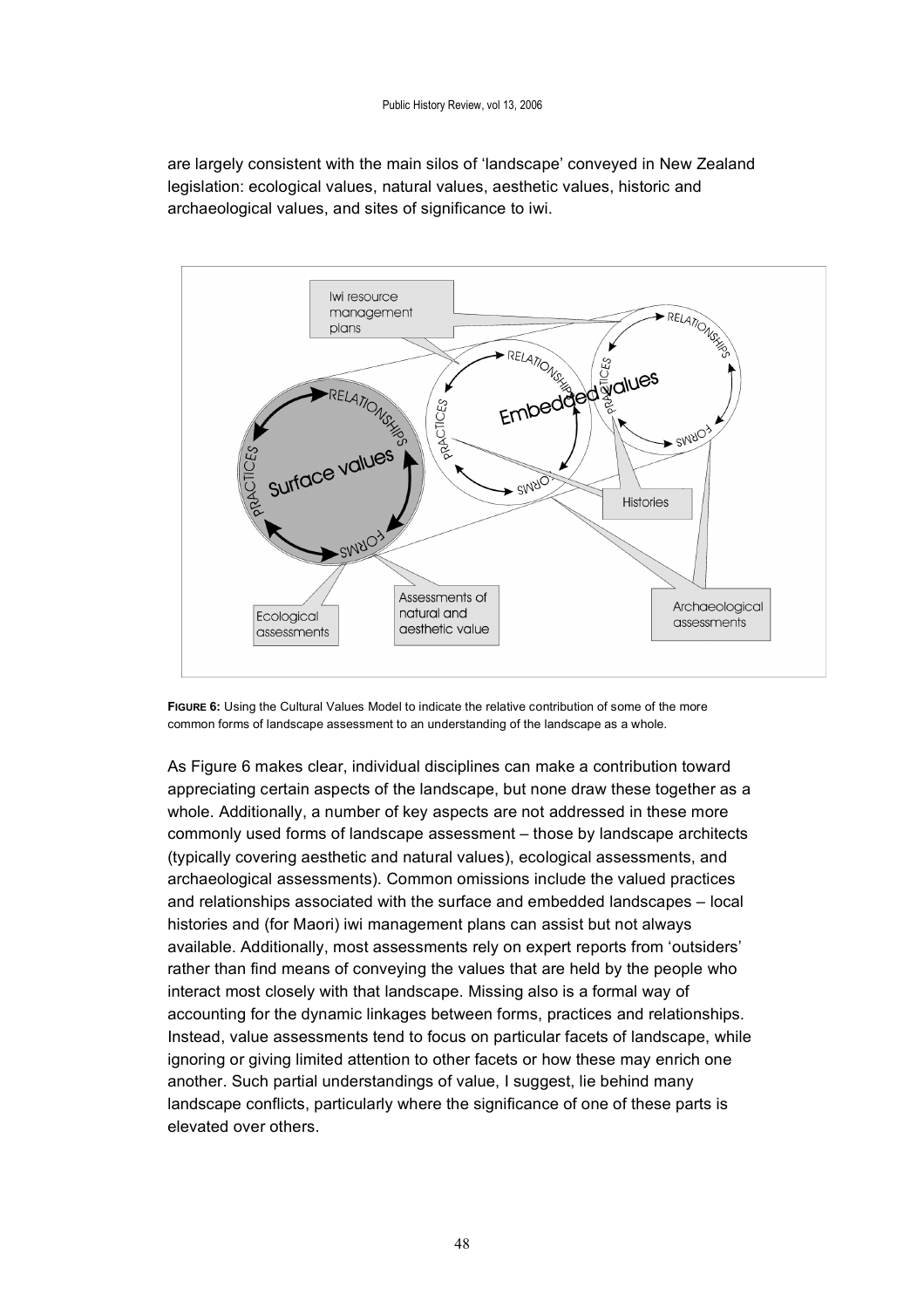### **LANDSCAPE WARS REVISITED**

The 'landscape wars' outlined in the opening paragraph of this article can be better understood in light of this discussion. The approach taken by the Court relating to the waahi tapu area on the Kapiti coast, for example, was to focus on trying to establish the existence and significance of certain forms in the landscape, as opposed to a more integrated appreciation of the dynamics of relationships and practices with that particular landscape. The waahi tapu area includes an urupa $^{39}$  which is still used, together with a more extensive area that appears to be 'natural' – grass, scrub and a swamp – but is sacred for a number of interrelated reasons, not all of which have a physical counterpart. The proposed highway is to pass through this latter area. The Environment Court's analysis of the significance of the waahi tapu area revolved around the degree of evidence that existed for human burials and buried taonga $40$  in the line of the proposed road. Cursory attention was paid to the dynamic and powerful relationships between tangata whenua and this place, and the case turned on the levels of proof that material remains existed beneath the ground surface.<sup>41</sup>

Even though a very different set of circumstances exist, the protest at Ahuriri Valley can also be related to a lack of provision for the relationships and practices of local people with the landscape. When the Department of Conservation (DOC) purchased Birchwood Station in the Ahuiriri Valley, a gate which had previously been able to be driven through (with the owner's permission) was locked, preventing vehicular access into the upper reaches of the valley. Local farmers staged a dramatic protest, disrupting the formal opening.<sup>42</sup> While DOC had legitimate reasons for locking the gate, the locals who had contributed to the construction and maintenance of huts further up the valley, and who had traditionally used the road for access to the huts and hunting areas, considered it an affront. Local people's relationships and practices had not been given the recognition that they considered was due, and conflict resulted.

The model can also help understand other landscape conflicts. Protest about the inner-city bypass in Wellington, for example, can be understood as concern not only about the loss of the individual historic buildings that stood in its way, but a loss of a whole portion of traditional townscape, and the stories, memories and meanings that it held for people. The taniwha at Ngawha can be seen as an embedded relationship in that landscape. Cultural difference and the lack of a physical form made it more dispensable than values that lie within western scientific concepts of the objectively accountable, such as the presence of rare flora and fauna.

Taking a 'landscape' perspective on these issues is only one way of considering them, and many other factors also come into play in seeking a less conflict-ridden approach to change and development. However, the integrated framework offered by the Cultural Values Model offers some useful insights into why conflicts occur, how landscape values are interrelated, and the range of issues that might need to be considered to work towards a solution.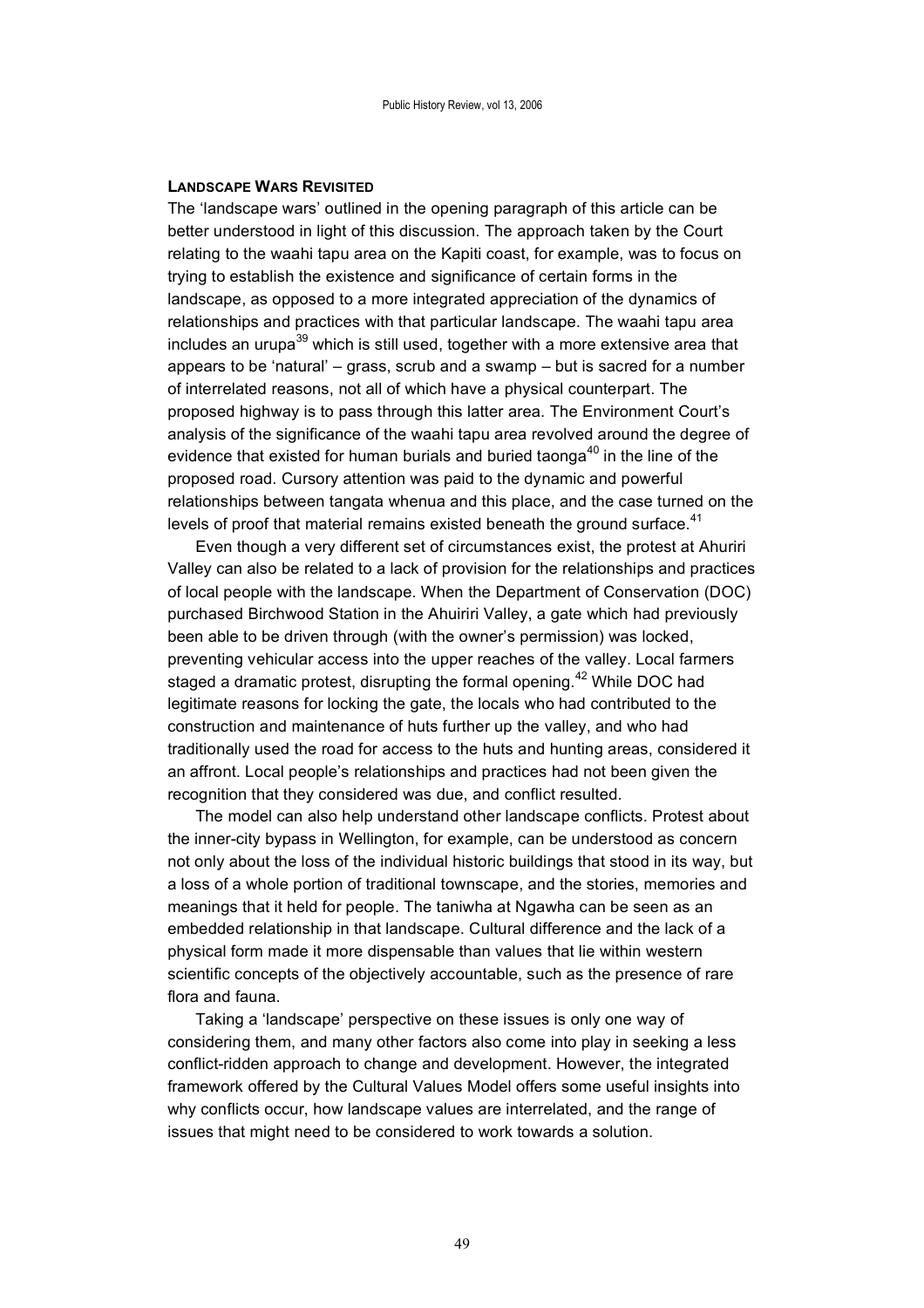## **CONCLUSION**

The distinctive set of values that relate to a particular landscape exist regardless of the ownership structure of the land from which it is composed and can be impacted on by new development and new uses. Such changes can affect community, tribal and national identity, dilute local distinctiveness and generate disjunctions between people and the past. The landscape wars suggest that these matters are of great concern to many, and that it is important that the process of change is informed by an awareness of its implications for these less tangible phenomena.

Decision-making processes relating to new developments commonly incorporate some specialist reports on selected aspects of the landscape, but are far less accomplished at recognising the distinctive cultural heritage that arises from the close interactions between people and their landscapes. To achieve better management of the multiple interests in landscape, it is necessary to move beyond 'silo' thinking, and to be inclusive of values that currently fall outside of standardised assessment methods.

Better management entails acceptance of values expressed in many forms – qualitative and quantitative, subjective and objective, tangible and intangible, secular and spiritual. It involves recognising that landscapes are places where the values of different cultures meet and overlap, so that legitimacy must be given to different cultural world-views. It involves realisation that a single aspect of a landscape may be valued for many different reasons, including both communityexpressed values and discipline-expressed values, and an acceptance that all of these may be valid. Above all, it requires an integrated understanding of the significant forms, relationships and practices of a landscape, and how these interact to create dynamic and meaningful spaces. In this way, landscape can be appreciated in its duality – in both its substantive form of multiple perspectives, and in its conceptual form as a unifier of knowledge and values.

## **ENDNOTES**

 $\overline{a}$ 

 $\frac{1}{2}$  A sacred place to Maori, the indigenous people of Aotearoa/New Zealand.<br>  $\frac{2}{3}$  Local people, literally 'people of the land'.<br>  $\frac{3}{3}$  Water monster.<br>  $\frac{4}{3}$  The totality of these values could be describ descriptor for bundles of located values makes it <sup>a</sup> prime concept in this regard. <sup>5</sup> Parliamentary Commissioner for the Environment, *Managing Change in Paradise: Sustainable*

*Development in Peri-urban Areas*. Parliamentary Commissioner for the Environment, Wellington, 2001; Parliamentary Commissioner for the Environment, *Superb or Suburb? International case studies in management of icon landscapes*. Parliamentary Commissioner for the Environment, Wellington, 2003.<br>
<sup>8</sup> R. Peart, 'A Place to Stand: the protection of New Zealand's natural and cultural landscapes',<br>
Environmental Defence

Janet Stephenson, 'Heritage Landscapes Think Tank: Report on Proceedings. NZ Historic Places Trust', Wellington, 2003; Environmental Defence Society, *Reclaiming Our Heritage: The New Zealand Landscape Conference*, Environmental Defence Society, Auckland, 2003; Advisory Committee for Regional Environment and NZ Institute of Landscape Architects, *The Changing Scene: Report of a workshop on*

*landscape management*, Environment Waikato, Hamilton, 2004. <sup>8</sup> Tribe, tribal. <sup>9</sup> Council of Europe, European Landscape Convention in *US/ICOMOS Scientific Journal* 2000, 2(1), pp88- 92.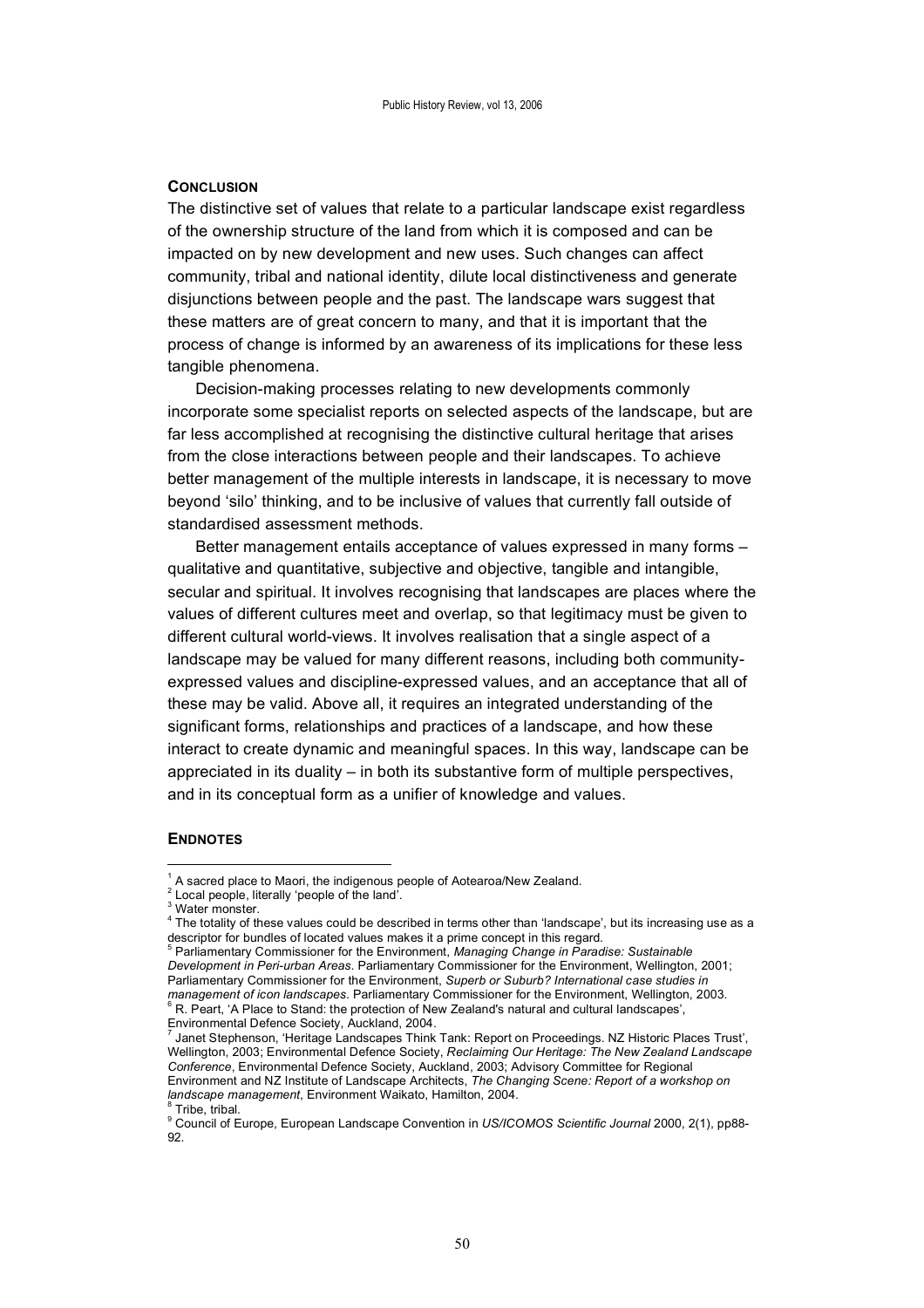<sup>10</sup> ICOMOS USA, Natchitoches Declaration on Heritage Landscapes. United States Committee, International Council on Monuments and Sites,  $www.icomos.org/usionos$ , accessed 3.12.2004.

New York, 2002; S.C. Bourassa, *The Aesthetics of Landscape*, Belhaven Press, London and New York,

<sup>14</sup> Hirsch, op cit; M. Andrews, The Search for the Picturesque: Landscape, Aesthetics and Tourism in<br>Britain 1760-1800, Scolar Press, Aldershot, 1989.

*Britain 1760-1800*, Scolar Press, Aldershot, 1989. <sup>15</sup> Schama, op cit, p196.; K.R. Olwig, *Landscape, Nature and the Body Politic*.,University of Wisconsin

Press, Madison, 2002.<br><sup>16</sup> J.B. Jackson, *Discovering the Vernacular Landscape*, Yale University Press, New Haven and London,<br>1984

<sup>17</sup> S.R. Swaffield, 'Roles and meanings of "landscape"', PhD thesis, Resource Studies, Lincoln University,<br>Canterbury, 1991.

 $\beta$  K.J. Russell, 'Landscape: Perceptions of Kai Tahu i mua, aianei, a muri ake', PhD thesis, Anthropology,

Otago University, Dunedin, 2000.<br><sup>19</sup> J. Stephenson, H. Bauchop and P. Petchey, *Bannockburn Heritage Landscape Study*, Department of<br>Conservation/ Te Papa Atawhai, Wellington, 2004.

<sup>2</sup> C. Smith, 'Ancestors, place and people: social landscapes in Aboriginal Australia', in The Archaeology *and Anthropology of Landscape: Shaping your landscape,* P. J. Ucko and R. Layton (eds), Routledge, London and New York, 1999; J. Klaricich, 'The Land History of Whiria', (unpublished) 2001; Maori Heritage Council, Submission to the Historic Heritage Management Review, NZ Historic Places Trust, Wellington, 1998.<br>
<sup>21</sup> E. Relph, *Place and Placelessness*, Pion, London, 1976.

22 W. P. Stewart, D. Liebert et al, 'Community identities as visions for landscape change', *Landscape and*<br>*Urban Planning,* 2004, 69 (2-3), pp315-334.

<sup>23</sup> Russell, op cit.<br>
<sup>24</sup> Stephenson, Bauchop et al, op cit.<br>
<sup>25</sup> Relph, op cit, p41.<br>
<sup>25</sup> Relph, op cit, p41.<br>
<sup>26</sup> J. Stephenson, 'Values in Space and Time: A framework for understanding and linking multiple cultura

See for example P. Jackson, Maps of Meaning, Routledge, London, New York, 1989; P. Groth and T. W. Bressi (eds), *Understanding Ordinary Landscapes*, Yale University Press, New Haven and London, 1997; S. Stoddart (ed), *Landscapes from Antiquity*, Antiquity Publications Ltd, Cambridge, 2000; T.S. Terkenli, 'Towards a theory of the landscape: the Aegean landscape as a cultural image', *Landscape and Urban*

<sup>28</sup> Section 6 Resource Management Act 1991.<br><sup>29</sup> NZ Marine Hatcheries Ltd v Marlborough DC W129/97, 3 NZED 152.<br><sup>30</sup> Wakatipu Environmental Society Inc v Queenstown Lakes District Council C180/99 5 NZED 85.<br><sup>31</sup> Sub-trib

agenda', in P. J. Ucko and R. Layton (eds), *The Archaeology and Anthropology of Landscape: Shaping*

*your landscape,* Routledge, London and New York, 1999, p467. <sup>33</sup> M. Walker, 'Social Value: Meaning and Action', in Sandy Blair, *People's Places: Identifying and* Assessing Social Value for Communities, Australian Heritage Commission, Melbourne, 1993.<br><sup>34</sup> For example R. Mason, 'Assessing Values in Conservation Planning', in M. de la Torre (ed), Assessing

*the Values of Cultural Heritage: Research Report*, The Getty Institute, Los Angeles, 2002, pp5-30; Blair, op cit; J. Domicelj and S. Domicelj (eds), *A Sense of Place? A conversation in three cultures*, Australian Heritage Commission, Canberra, 1990.<br><sup>35</sup> J. Allison, 'Self-determination in cultural resource management: indigenous peoples' interpretation of

history and of places and landscapes', in P. J. Ucko and R. Layton (eds), *The Archaeology and Anthropology of Landscape,* Routledge, London and New York, 1999, p280. <sup>36</sup> For example McGlade, op cit; Terkenli, op cit; C.L. Crumley and W. H. Marquardt, 'Landscape: <sup>A</sup> unifying

concept in regional analysis', in K. M. S. Allen, Stanton W. Green and Ezra B.W. Zubrow (eds), *Interpreting Space: GIS and Archaeology*, Taylor & Francis, London and New York, 1990; B. Tress and G. Tress, 'Capitalising on multiplicity: a transdisciplinary systems approach to landscape research', *Landscape and*

<sup>37</sup> Stephenson, op cit.<br><sup>38</sup> Key references here include K. Lynch, *The Image of the City*, Technology Press, Cambridge, Mass., 1960; Relph, op cit; H. Lefebvre, *The Production of Space*, Blackwell, Oxford, 1991; A.W. Spirn, *The Language of Landscape*, Yale University Press, New Haven and London, 1998; T. Darvill, 'The historic environment, historic landscapes, and space-time-action models in landscape archaeology', in P. J. Ucko and R. Layton (eds), *The Archaeology and Anthropology of Landscape: Shaping your landscape,* Routledge, London and New York, 1999; K. Soini, 'Exploring human dimensions of multifunctional landscapes through mapping and map-making', *Landscape and Urban Planning*, no 57, 2001, pp225-239; Terkenli, op cit.

<sup>&</sup>lt;sup>11</sup> Simon Schama, Landscape and Memory, Fontana Press, London, 1996.<br><sup>12</sup> E. Hirsch, 'Landscape: Between Place and Space', in The Anthropology of Landscape: Perspectives on<br>Place and Space E. Hirsch and M. O'Hanlon (eds), <sup>13</sup> B. Bender, 'Landscape and Politics', in The Material Culture Reader, V. Buchli (ed), Berg, Oxford and